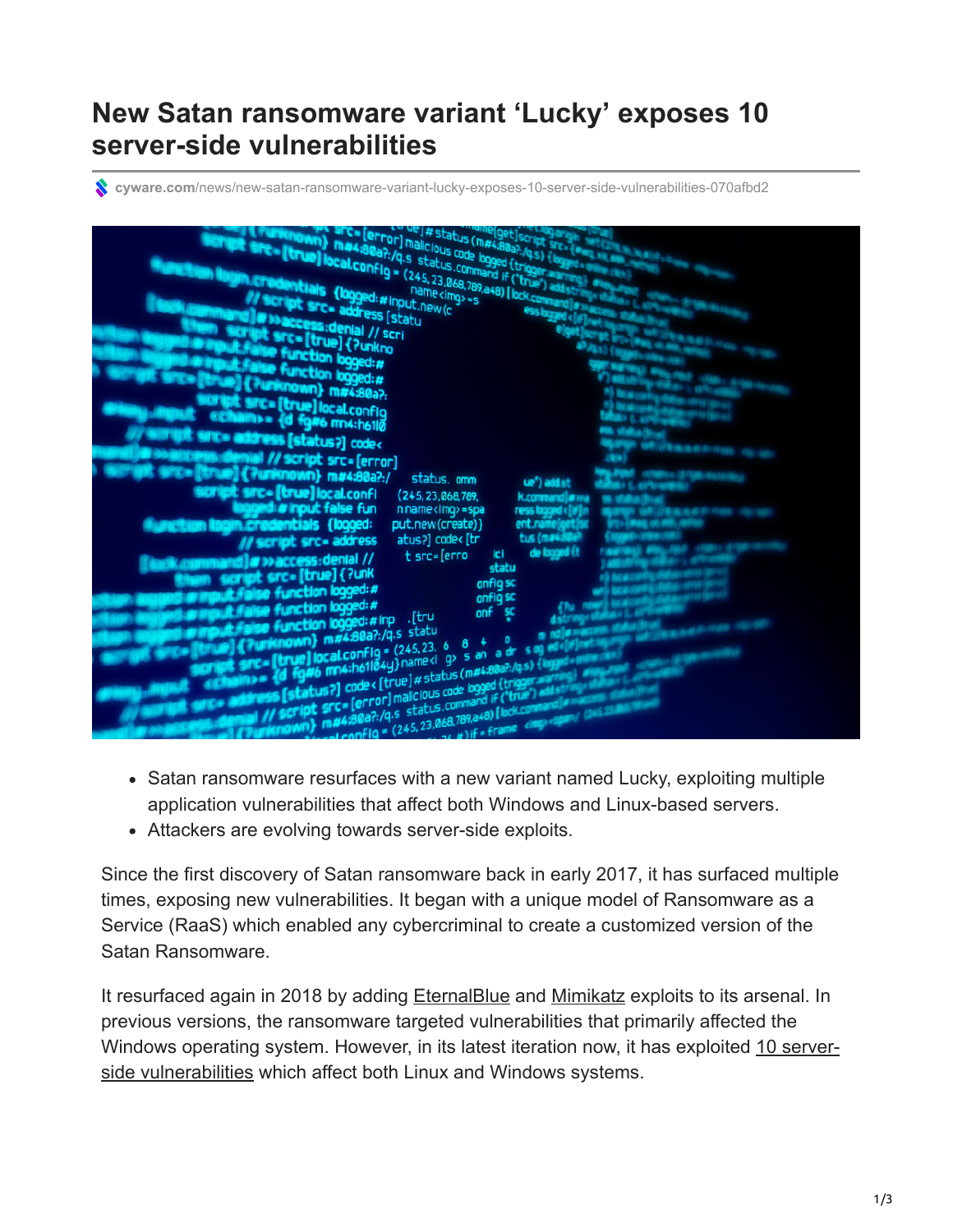This new variant of Satan ransomware, dubbed Lucky, was spotted by security vendor [NSFocus](https://blog.nsfocusglobal.com/categories/trend-analysis/satan-variant-analysis-handling-guide/) in November 2018. NSFocus reported that Lucky spreads itself by exploiting several application vulnerabilities affecting Windows services, Apache Tomcat, JBoss, WebLogic, Springs, and Apache Struts.

Lucky spreads primarily like a worm but does not perform any obviously malicious actions on the infected machines, apart from encrypting the target files. Lucky was also found by Sangfor Tech, which discovered the ransomware in one of its financial sector customer's Linux servers. Sangfor Tech [found](https://www.sangfor.com/source/blog-network-security/1094.html) that the ransomware encrypts files and appends '.lucky' to the name of the encrypted files.

Despite a decline in major ransomware activity in 2018, as compared to the WannaCry and NetPetya attacks seen last year, ransomware still remains a danger for the owners of online services, with an increasing number of server-side exploits.

## **Evolution of Satan**

As seen in the case of Satan and other ransomware threats, attackers have changed their strategy from primarily targeting operating system vulnerabilities to targeting server-side vulnerabilities. This shift could have an even bigger impact.

Apostolos GIannakidis, from Waratek, [told Dark Reading](https://www.darkreading.com/threat-intelligence/satan-ransomware-variant-exploits-10-server-side-flaws/d/d-id/1333448) that one of the reasons for this shift in strategy could be the fact that patching servers and mitigating the effects of ransomware attacks on servers is more time-consuming and can result in downtime for the affected online services.

## **Mitigations**

One of the major reasons behind the exposure of servers is that many servers often use an older version of applications or libraries, which remain vulnerable to previously discovered exploits. Therefore, it is essential for owners of any affected web servers to upgrade all the applications which are targeted by Lucky ransomware.

Furthermore, Lucky also exploits vulnerabilities in Windows OS services, which means that the owners also need to install the necessary patches to avoid an attack. The complete list of the patches and upgrades necessary for the remediation are provided by NSFocus in their [blog post](https://blog.nsfocusglobal.com/categories/trend-analysis/satan-variant-analysis-handling-guide/).

Apart from these, it is important to always follow the industry best practices when maintaining any online services. These include:

- Changing default admin account usernames and using complex passwords.
- Using the latest security solutions to defend against future attacks.
- Isolation of critical network elements from the rest of the network to prevent the spread of ransomware.